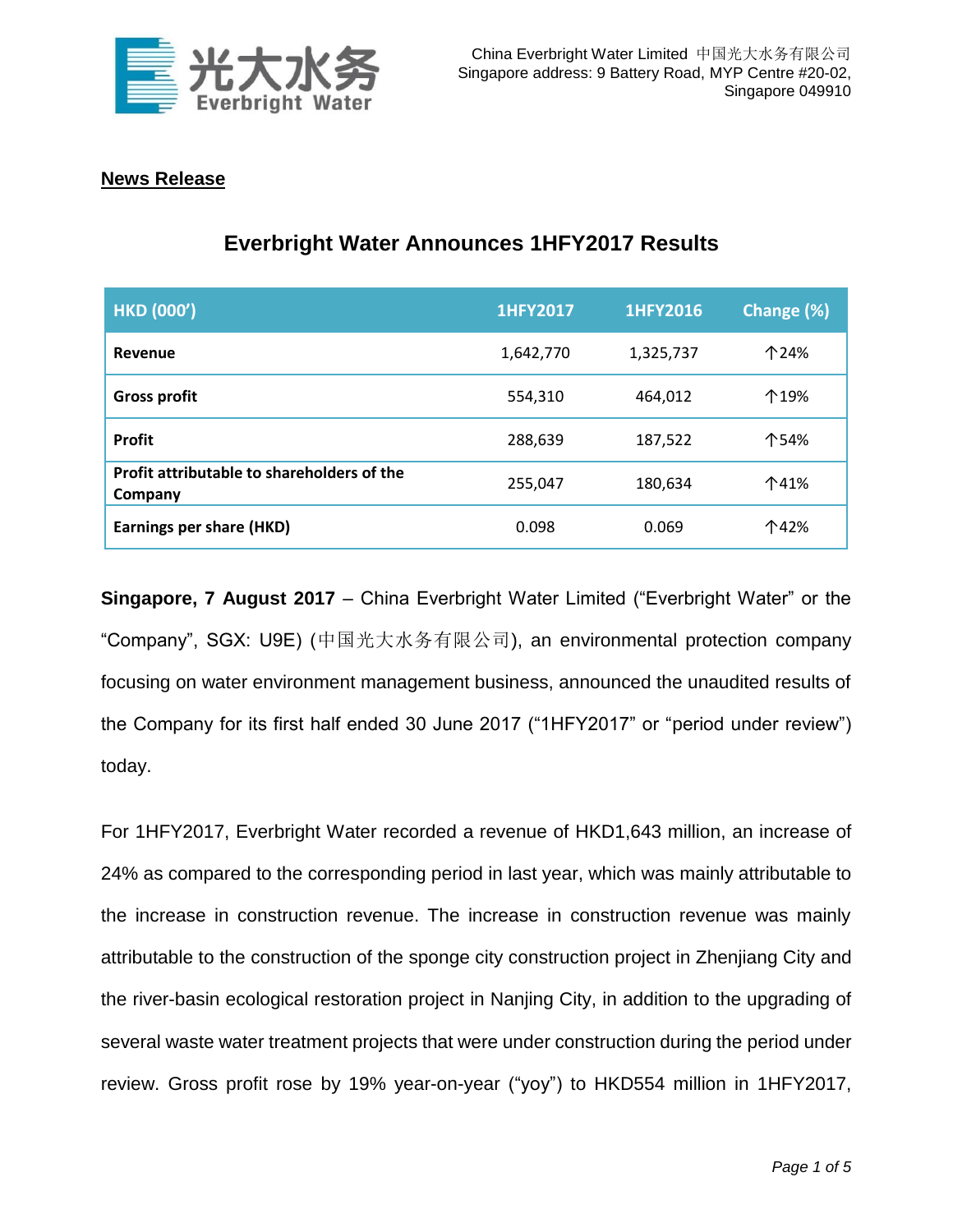

mainly due to an increase in gross profit from construction services. Overall gross profit margin for 1HFY2017 was 34% (1HFY2016: 35%). Profit for 1HFY2017 increased significantly by 54% yoy to HKD289 million, and profit attributable to shareholders of the Company in 1HFY2017 rose by 41% yoy to HKD255 million. As at 30 June 2017, gearing ratio was approximately 49.4%, which was similar to that recorded at the end of last year, demonstrating the Company's reasonable debt level and good financial position.

During the period under review, Everbright Water made stable progress on the development of its project portfolio, and achieved good results in market expansion, with newly-secured projects for the period under review commanding a total investment of approximately RMB4,264 million. In 1HFY2017, the Company secured six new projects, solidifying its position in water environment management as well as expanding its business portfolio to urban-rural integration water supply sector. The new projects include Hubei Suizhou Hightech Industrial Park Piaoshui and Fuhe River Basin Integrated Water Environment Restoration Public-Private Partnership Project, Shandong Ji'nan Zhangqiu Urban-Rural Integration Water Supply Project, and the upgrading of four waste water treatment projects, of which three were originally from Dalian Dongda Water Co., Ltd. This marked a smooth progress in the Company's integration of the acquired projects, and laid a good foundation to raise water tariff upon the commencement of their operation in the future. Once the construction of the four upgrading projects is completed, 88% of the Company's waste water treatment projects in operation (in terms of treatment capacity) will comply with the national Grade 1A discharge standard or above.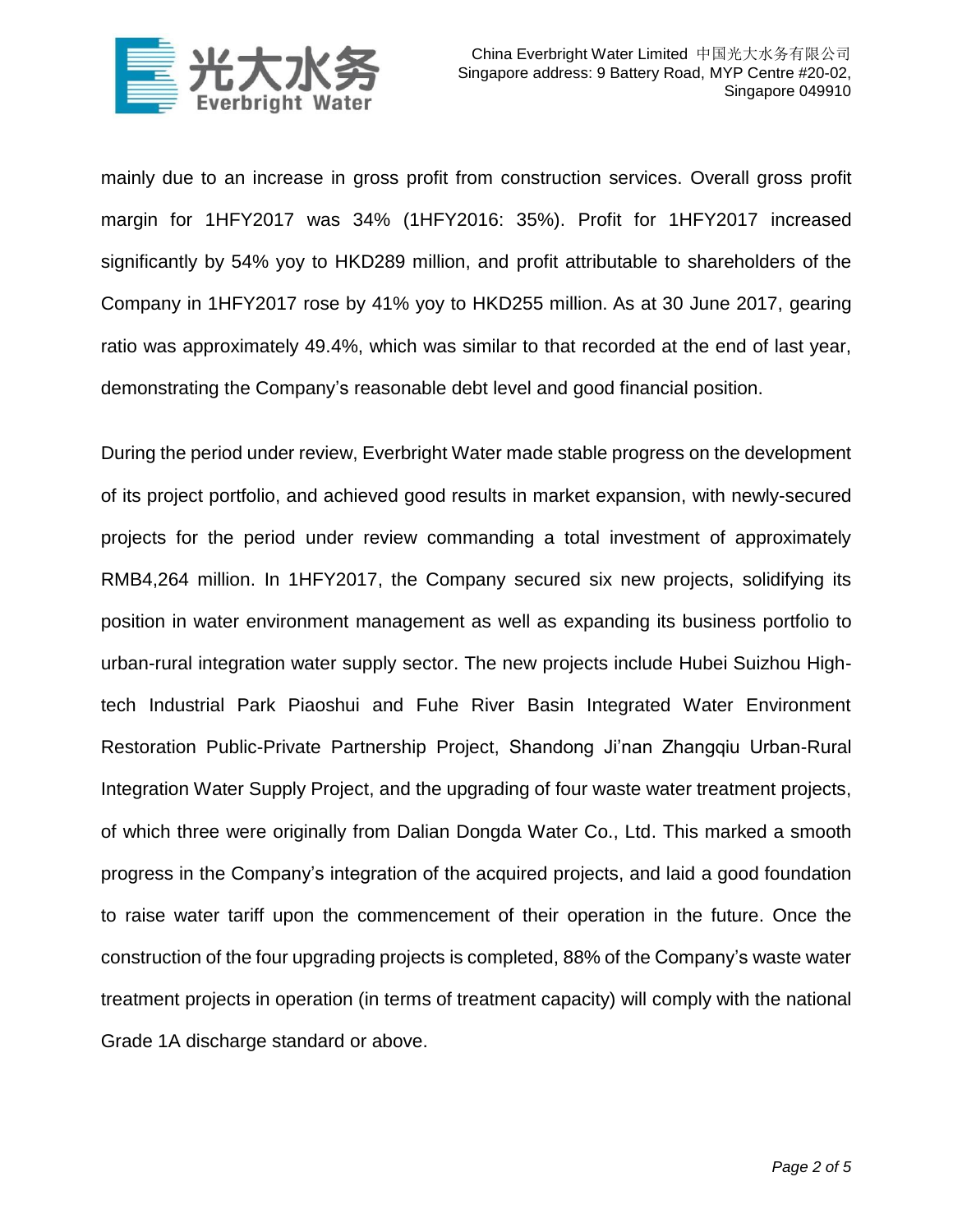

While proactively expanding into new markets, the Company also steadily continued its growth momentum in project construction. During the period under review, the Company commenced construction of four waste water treatment upgrading projects and operation of seven projects. In particular, Shandong Zibo Zhoucun Waste Water Treatment Project Phase I Upgrading was secured, started construction and commenced operation within 1HFY2017, demonstrating high quality and outstanding efficiency of the Company's construction team.

Furthermore, following the water tariff hike of approximately 30% and 60% for Henan Sanmenxia Waste Water Treatment Project and Jiangsu Nanjing Pukou Waste Water Treatment Project respectively in the first quarter of 2017, the water tariff for Shandong Zibo Waste Water Treatment Project (Southern & Northern Plants) and Upgrading, Zibo Hightech Zone Waste Water Treatment Project and Beijing Daxing Tiantanghe Waste Water Treatment Project increased by approximately 23%, 19% and 86% respectively during the second quarter of 2017.

During the period under review, Everbright Water targeted to achieve a milestone by developing new technologies and aimed to establish its own core technologies. The Company established the Environmental Water Research Institute, built up a technical team, and carried out research on various key water environment management topics, such as biological deodorisation and sludge dehydration. It also proactively participated in relevant collaborations and exchanges at home and abroad and enhanced strategic collaboration with domestic and international research institutes. At the same time, Everbright Water strived to enhance its operation management model and the implementation of the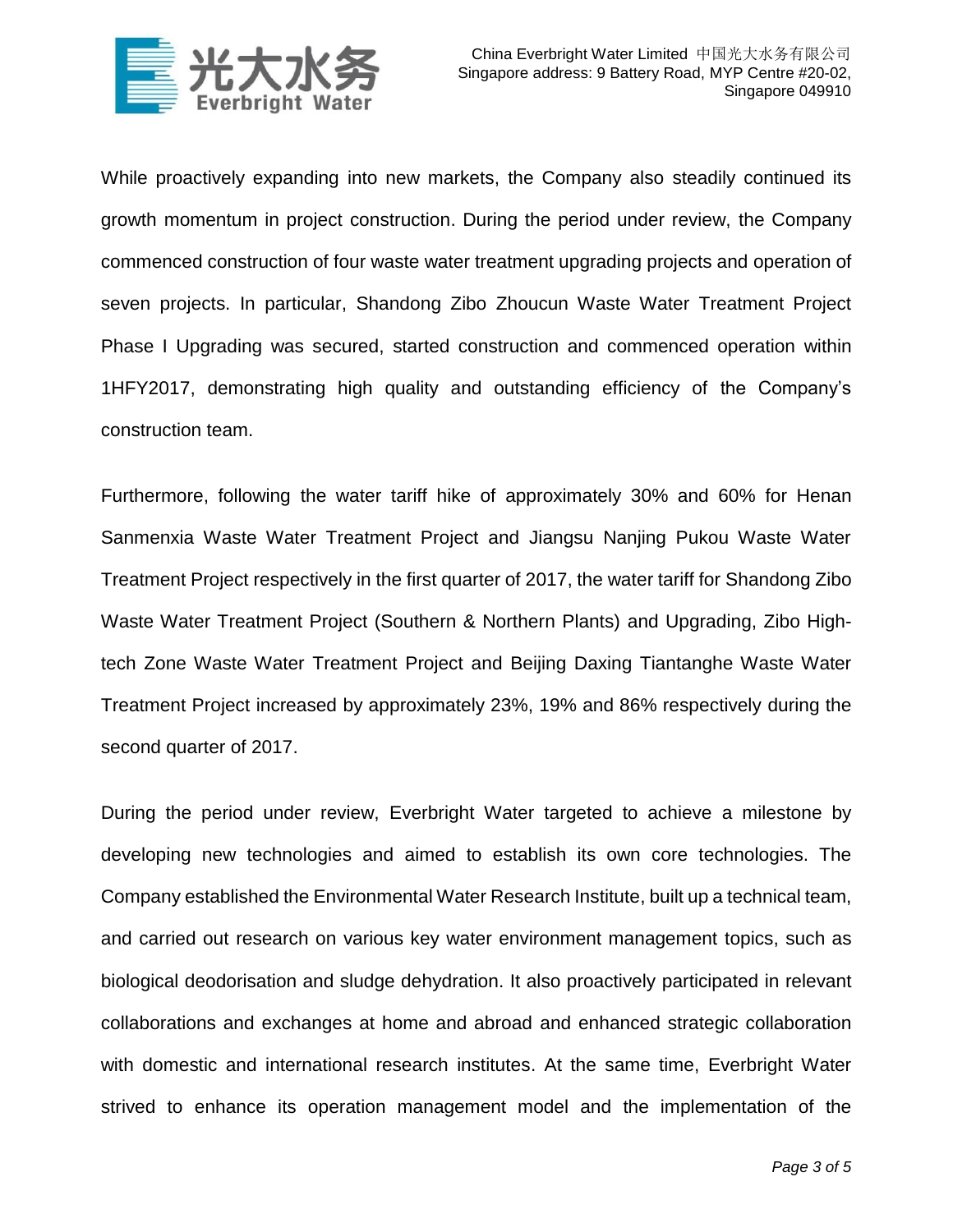

Environmental, Safety, Health and Social Responsibility ("ESHS") management system and the risk management system. With the management being refined, standardised and institutionalised, the Company also kept risks under control, thereby safeguarding the longterm development of all business and technology R&Ds in the future.

**Mr. An Xuesong, Executive Director and CEO of Everbright Water**, said, "In 1HFY2017, the Chinese government continued to roll out a series of environmental protection policies across all levels. This further defined the roles and responsibilities of the governments at all levels in ensuring water environment quality, and reaffirmed the Chinese government's commitment and support to technological innovation in the environmental protection sector, leading the industry towards higher level of standard, technology and innovation. This is in line with Everbright Water's long-term development philosophy to build projects of "First Class Quality, High Standard, Advanced Technology and Outstanding Efficiency". Moving forward, we will continue devoting significant resources to technology R&D and innovation to enhance our core technological capabilities and brand influence. In addition, we will continue actively exploring new business opportunities and innovative business models to strengthen our market position. We will also continue optimising our management system and enhancing our operation efficiency and management proficiency to improve our strengths in various aspects. This will enable us to convert 'potential' into 'profits' and turn 'challenges' into 'opportunities'. Lastly, we will strive to deliver long-term positive returns for our shareholders and other stakeholders."

*--End-*